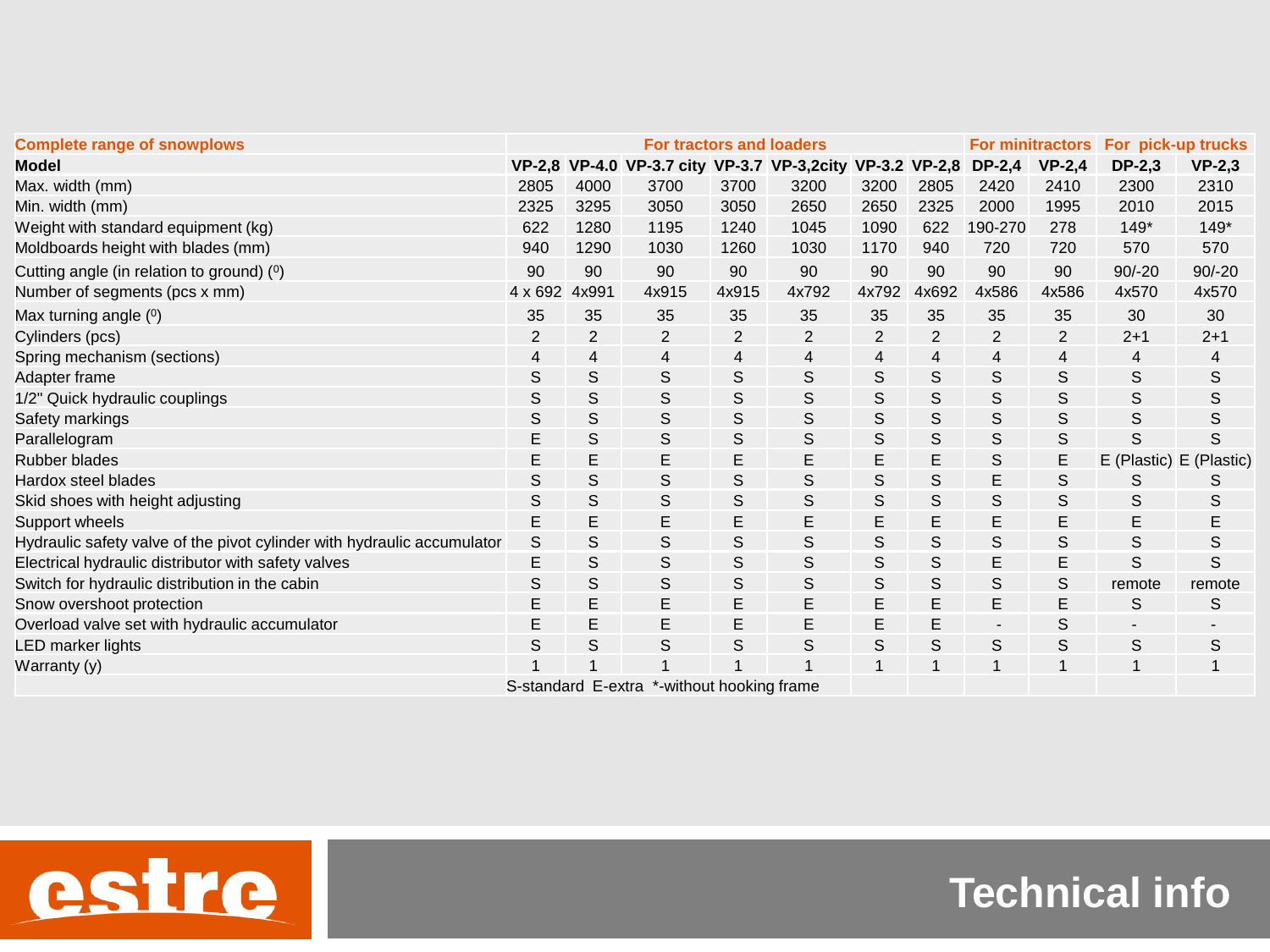

**V-plows range for tractors and loaders**